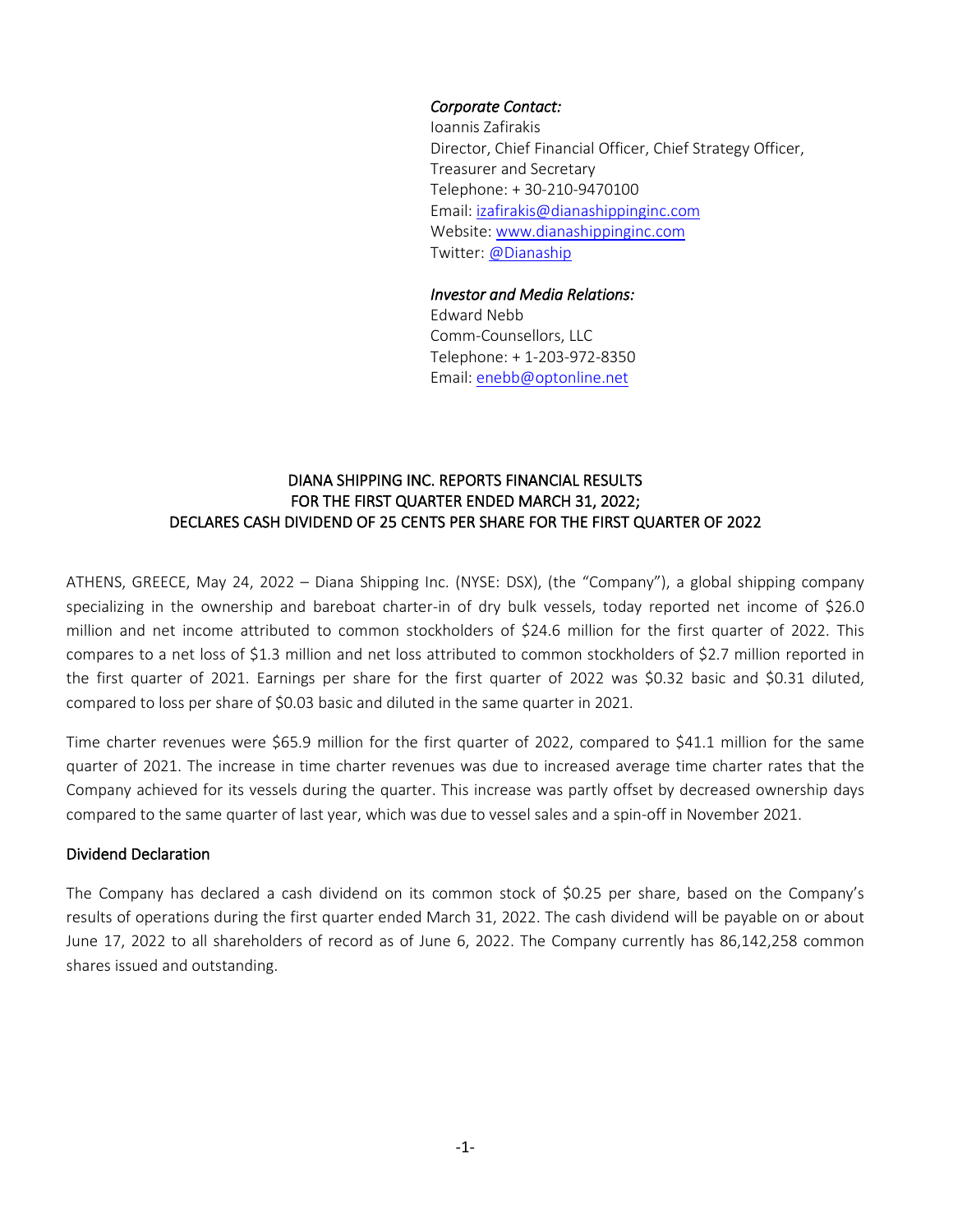#### Fleet Employment Profile (As of May 23, 2022)

Diana Shipping Inc.'s fleet is employed as follows:

| 8 Panamax Bulk Carriers<br>1 MELIA<br>\$25,750<br>5.00%<br>Viterra Chartering B.V., Rotterdam<br>$11$ -Jun- $21$<br>28-May-22<br>2005<br>76,225<br>2 ARTEMIS<br>Glencore Agriculture B.V.,<br>\$10,250<br>5.00%<br>30-Nov-20<br>21-Mar-22<br>Rotterdam<br>\$21,250<br>4.75%<br>Cargill International S.A., Geneva<br>21-Mar-22<br>20-Jun-23 - 20-Aug-23<br>76,942<br>2006<br>3 LETO<br>4.75%<br>\$25,500<br>Aquavita International S.A.<br>3-Oct-21<br>1-Feb-23 - 15-Apr-23 | $\mathbf{1}$   |
|-----------------------------------------------------------------------------------------------------------------------------------------------------------------------------------------------------------------------------------------------------------------------------------------------------------------------------------------------------------------------------------------------------------------------------------------------------------------------------|----------------|
|                                                                                                                                                                                                                                                                                                                                                                                                                                                                             |                |
|                                                                                                                                                                                                                                                                                                                                                                                                                                                                             |                |
|                                                                                                                                                                                                                                                                                                                                                                                                                                                                             |                |
|                                                                                                                                                                                                                                                                                                                                                                                                                                                                             |                |
|                                                                                                                                                                                                                                                                                                                                                                                                                                                                             |                |
|                                                                                                                                                                                                                                                                                                                                                                                                                                                                             |                |
|                                                                                                                                                                                                                                                                                                                                                                                                                                                                             |                |
|                                                                                                                                                                                                                                                                                                                                                                                                                                                                             |                |
| 2010<br>81,297<br>4 SELINA                                                                                                                                                                                                                                                                                                                                                                                                                                                  |                |
| Α<br>\$26,500<br>5.00%<br>ASL Bulk Shipping HK Limited<br>$2-Sep-21$<br>15-Jun-22 - 15-Sep-22<br>2010                                                                                                                                                                                                                                                                                                                                                                       |                |
| 75,700<br>5 MAERA<br>Α<br>\$26,000<br>5.00%<br>ASL Bulk Shipping HK Limited<br>1-Oct-22 - 15-Dec-22<br>18-Sep-21                                                                                                                                                                                                                                                                                                                                                            |                |
| 2013<br>75,403                                                                                                                                                                                                                                                                                                                                                                                                                                                              |                |
| 6 ISMENE<br>\$18,500<br>4.75%<br>Cargill International S.A., Geneva<br>15-Dec-22 - 15-Feb-23<br>23-Nov-21                                                                                                                                                                                                                                                                                                                                                                   |                |
| 2013 77,901                                                                                                                                                                                                                                                                                                                                                                                                                                                                 |                |
| 7 CRYSTALIA<br>Uniper Global Commodities SE,<br>B<br>5.00%<br>\$26,100<br>21-Sep-21<br>1-Oct-22 - 15-Dec-22<br>Düsseldorf                                                                                                                                                                                                                                                                                                                                                   |                |
| 2014 77,525                                                                                                                                                                                                                                                                                                                                                                                                                                                                 |                |
| 8 ATALANDI<br>B<br>4.75%<br>\$24,500<br>5-Oct-21<br>15-Feb-23 - 30-Apr-23<br>Aquavita International S.A.                                                                                                                                                                                                                                                                                                                                                                    |                |
| 2014 77,529                                                                                                                                                                                                                                                                                                                                                                                                                                                                 |                |
| 6 Kamsarmax Bulk Carriers                                                                                                                                                                                                                                                                                                                                                                                                                                                   |                |
| 9 MAIA<br>C<br>\$25,000<br>5.00%<br>Viterra Chartering B.V., Rotterdam<br>20-Jun-21<br>24-May-22                                                                                                                                                                                                                                                                                                                                                                            | 2              |
| \$25,000<br>5.00%<br>Hyundai Glovis Co. Ltd.<br>24-May-22<br>20-Sep-23 - 20-Nov-23                                                                                                                                                                                                                                                                                                                                                                                          | 3              |
| 82,193<br>2009                                                                                                                                                                                                                                                                                                                                                                                                                                                              |                |
| С<br>4.75%<br>1-Dec-22 - 31-Jan-23<br>10 MYRSINI<br>\$22,000<br>Cargill International S.A., Geneva<br>15-Nov-21                                                                                                                                                                                                                                                                                                                                                             |                |
| 2010<br>82,117                                                                                                                                                                                                                                                                                                                                                                                                                                                              |                |
| 11 MEDUSA<br>C<br>\$11,000<br>4.75%<br>19-Nov-20<br>9-Mar-22                                                                                                                                                                                                                                                                                                                                                                                                                |                |
| Cargill International S.A., Geneva<br>4.75%<br>\$26,000<br>9-Mar-22<br>15-May-23 - 15-Jul-23                                                                                                                                                                                                                                                                                                                                                                                |                |
| 82,194<br>2010                                                                                                                                                                                                                                                                                                                                                                                                                                                              |                |
| 12 MYRTO<br>Solebay Shipping Transocean<br>$\mathsf C$<br>\$28,500<br>5.00%<br>10-Sep-21<br>15-Aug-22 - 15-Oct-22<br>Company Limited                                                                                                                                                                                                                                                                                                                                        |                |
| 82,131<br>2013                                                                                                                                                                                                                                                                                                                                                                                                                                                              |                |
| 13 ASTARTE<br>\$21,500<br>5.00%<br>Tongli Shipping Pte. Ltd.<br>30-Jan-22<br>15-Apr-23 - 15-Jun-23                                                                                                                                                                                                                                                                                                                                                                          | $\overline{4}$ |
| 2013 81,513                                                                                                                                                                                                                                                                                                                                                                                                                                                                 |                |
| 14 LEONIDAS P.C.<br>4.75%<br>\$24,500<br>Cargill International S.A., Geneva<br>18-Feb-22<br>1-Mar-23 - 30-Apr-23                                                                                                                                                                                                                                                                                                                                                            | 5              |
| 2011 82,165                                                                                                                                                                                                                                                                                                                                                                                                                                                                 |                |
| 5 Post-Panamax Bulk Carriers                                                                                                                                                                                                                                                                                                                                                                                                                                                |                |
| 15 ALCMENE<br>\$17,100<br>5.00%<br>25-Nov-21<br>SwissMarine Pte. Ltd., Singapore<br>20-Dec-22 - 5-Mar-23                                                                                                                                                                                                                                                                                                                                                                    |                |
| 2010<br>93,193                                                                                                                                                                                                                                                                                                                                                                                                                                                              |                |
| 16 AMPHITRITE<br>BG Shipping Co., Limited, Hong<br>D<br>\$27,000<br>5.00%<br>13-Sep-21<br>15-Oct-22 - 15-Dec-22<br>Kong                                                                                                                                                                                                                                                                                                                                                     |                |
| 98,697<br>2012                                                                                                                                                                                                                                                                                                                                                                                                                                                              |                |
| 17 POLYMNIA<br>D<br>\$12,100<br>5.00%<br>22-Nov-20<br>4-Feb-22<br>CLdN Cobelfret SA, Luxembourg<br>\$24,750<br>5.00%<br>4-Feb-22<br>15-Jan-23 - 15-Mar-23                                                                                                                                                                                                                                                                                                                   | $6\,$          |
| 2012 98,704                                                                                                                                                                                                                                                                                                                                                                                                                                                                 |                |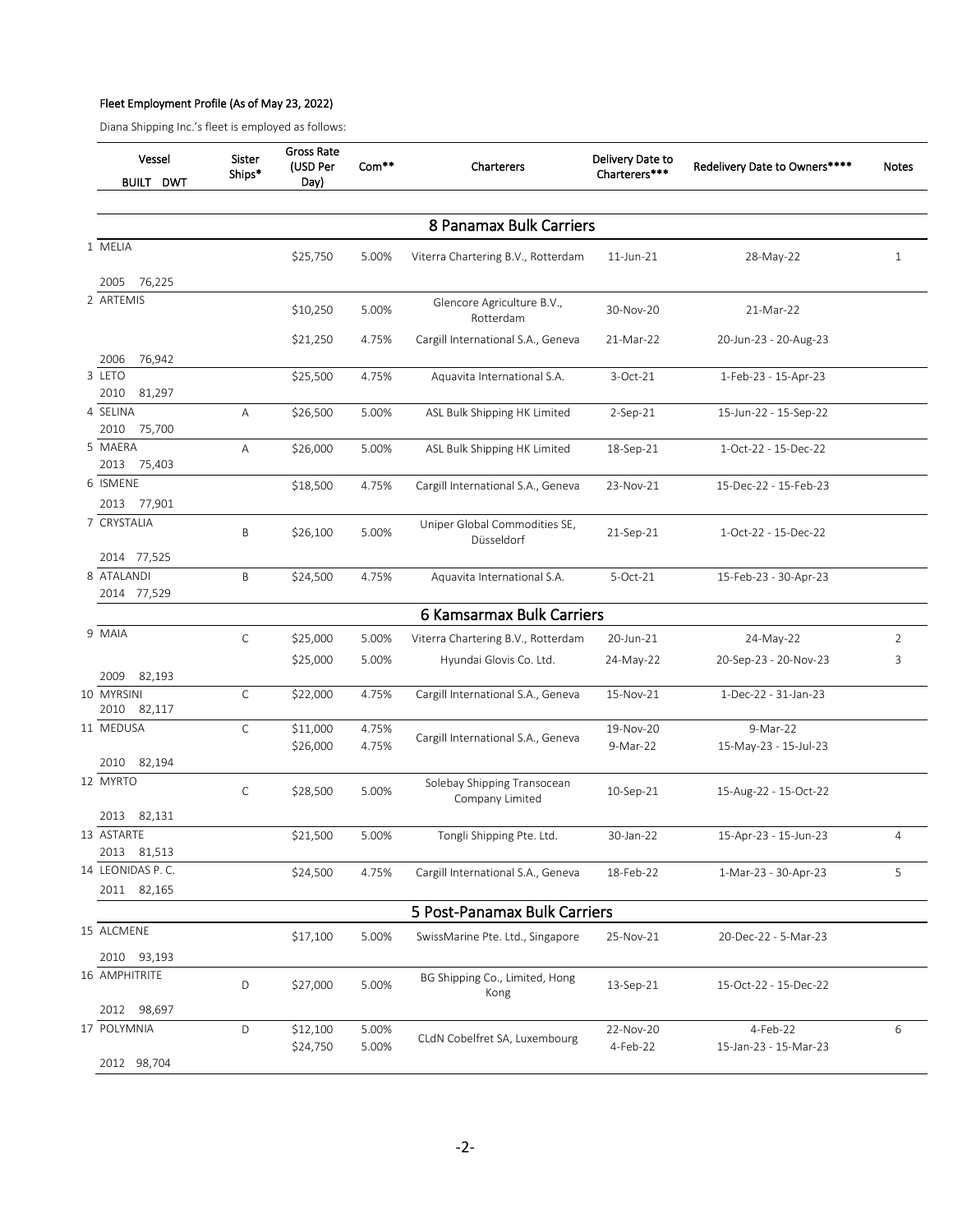| 18 ELECTRA         | E           | \$21,000             | 5.00%          | Tongli Shipping Pte. Ltd.                           | 28-Apr-21                | 13-Apr-22                          | $\overline{7}$ |
|--------------------|-------------|----------------------|----------------|-----------------------------------------------------|--------------------------|------------------------------------|----------------|
|                    |             | \$16,500             | 5.00%          | Raffles Shipping International Pte.<br>Ltd.         | 13-Apr-22                | $6$ -Jun-22                        | 1,8            |
| 2013 87,150        |             |                      |                |                                                     |                          |                                    |                |
| 19 PHAIDRA         | E           | \$28,000             | 5.00%          | Uniper Global Commodities SE,<br>Düsseldorf         | $2-Sep-21$               | 1-Jul-22 - 15-Sep-22               |                |
| 2013 87,146        |             |                      |                |                                                     |                          |                                    |                |
|                    |             |                      |                | 12 Capesize Bulk Carriers                           |                          |                                    |                |
| 20 ALIKI           |             | \$20,500             | 5.00%          | Solebay Shipping Cape Company<br>Limited, Hong Kong | 18-Mar-21                | 21-Feb-22                          |                |
|                    |             | \$24,500             | 5.00%          | Koch Shipping Pte. Ltd., Singapore                  | 21-Feb-22                | 1-Feb-23 - 15-Apr-23               |                |
| 2005 180,235       |             |                      |                |                                                     |                          |                                    |                |
| 21 BALTIMORE       |             | \$10,500             | 5.00%          | Trafigura Maritime Logistics Pte.<br>Ltd.           | 8-Feb-22                 | 8-Apr-22                           | 9              |
|                    |             | \$16,000             | 5.00%          | Solebay Shipping Cape Company<br>Limited, Hong Kong | 8-Apr-22                 | 27-Jun-22 - 17-Jul-22              | 10             |
| 2005 177,243       |             |                      |                |                                                     |                          |                                    |                |
| 22 SEMIRIO         | F           | \$19,700             | 5.00%          | C Transport Maritime Ltd.,<br>Bermuda               | 15-Dec-21                | 15-Aug-23 - 15-Nov-23              |                |
| 2007 174,261       |             |                      |                |                                                     |                          |                                    |                |
| 23 BOSTON          | F           | \$25,500             | 5.00%          | C Transport Maritime Ltd.,<br>Bermuda               | 16-Jun-21                | 20-Apr-22                          |                |
|                    |             | \$13,000             | 5.00%          | Richland Bulk Pte. Ltd.                             | 20-Apr-22                | 30-May-22                          | 11             |
| 2007 177,828       |             |                      |                |                                                     |                          |                                    |                |
| 24 HOUSTON         | F           | \$27,000             | 5.00%          | Koch Shipping Pte. Ltd., Singapore                  | 30-Aug-21                | 15-Jul-22 - 15-Oct-22              |                |
| 2009 177,729       |             |                      |                |                                                     |                          |                                    |                |
| 25 NEW YORK        | F           | \$14,000             | 5.00%          | EGPN Bulk Carrier Co., Limited,<br>Hong Kong        | 29-Dec-20                | 4-Jun-22 - 3-Jul-22                | $\mathbf{1}$   |
| 2010 177,773       |             |                      |                |                                                     |                          |                                    |                |
| 26 SEATTLE         | G           | \$12,300             | 5.00%          | Pacbulk Shipping Pte. Ltd.,<br>Singapore            | 27-Apr-20                | 2-Mar-22                           |                |
|                    |             | \$26,500             | 5.00%          | Solebay Shipping Cape Company<br>Limited, Hong Kong | 2-Mar-22                 | 1-Oct-23 - 15-Dec-23               |                |
| 2011 179,362       |             |                      |                |                                                     |                          |                                    |                |
| 27 P.S. PALIOS     | G           | \$26,500             | 4.75%          | Olam International Limited,<br>Singapore            | 5-Jun-21                 | 23-Apr-22                          | 12,13          |
|                    |             | \$31,000             | 5.00%          | Classic Maritime Inc.                               | 11-Jun-22                | 15-Apr-24 - 30-Jun-24              | 3              |
| 2013 179,134       |             |                      |                |                                                     |                          |                                    |                |
| 28 G. P. ZAFIRAKIS | Н           | \$22,750             | 4.75%          | Cargill International S.A., Geneva                  | $1-Dec-21$               | 1-Nov-22 - 31-Dec-22               |                |
| 2014 179,492       |             |                      |                |                                                     |                          |                                    |                |
| 29 SANTA BARBARA   | $\mathsf H$ | \$17,250<br>\$29,500 | 4.75%<br>4.75% | Cargill International S.A., Geneva                  | $9$ -Jan-21<br>19-Mar-22 | 19-Mar-22<br>10-May-23 - 10-Jul-23 | 14             |
| 2015 179,426       |             |                      |                |                                                     |                          |                                    |                |
| 30 NEW ORLEANS     |             | \$15,500             | 5.00%          | Nippon Yusen Kabushiki Kaisha                       | 3-Dec-20                 | 25-Mar-22                          |                |
|                    |             | \$32,000             | 5.00%          | Engelhart CTP Freight<br>(Switzerland) SA           | 25-Mar-22                | 20-Nov-23 - 31-Jan-24              |                |
| 2015 180,960       |             |                      |                |                                                     |                          |                                    |                |
| 31 FLORIDA         |             | \$25,900             | 5.00%          | Bunge S.A., Geneva                                  | 29-Mar-22                | 29-Jan-27 - 29-May-27              | 15             |
| 2022 182,063       |             |                      |                |                                                     |                          |                                    |                |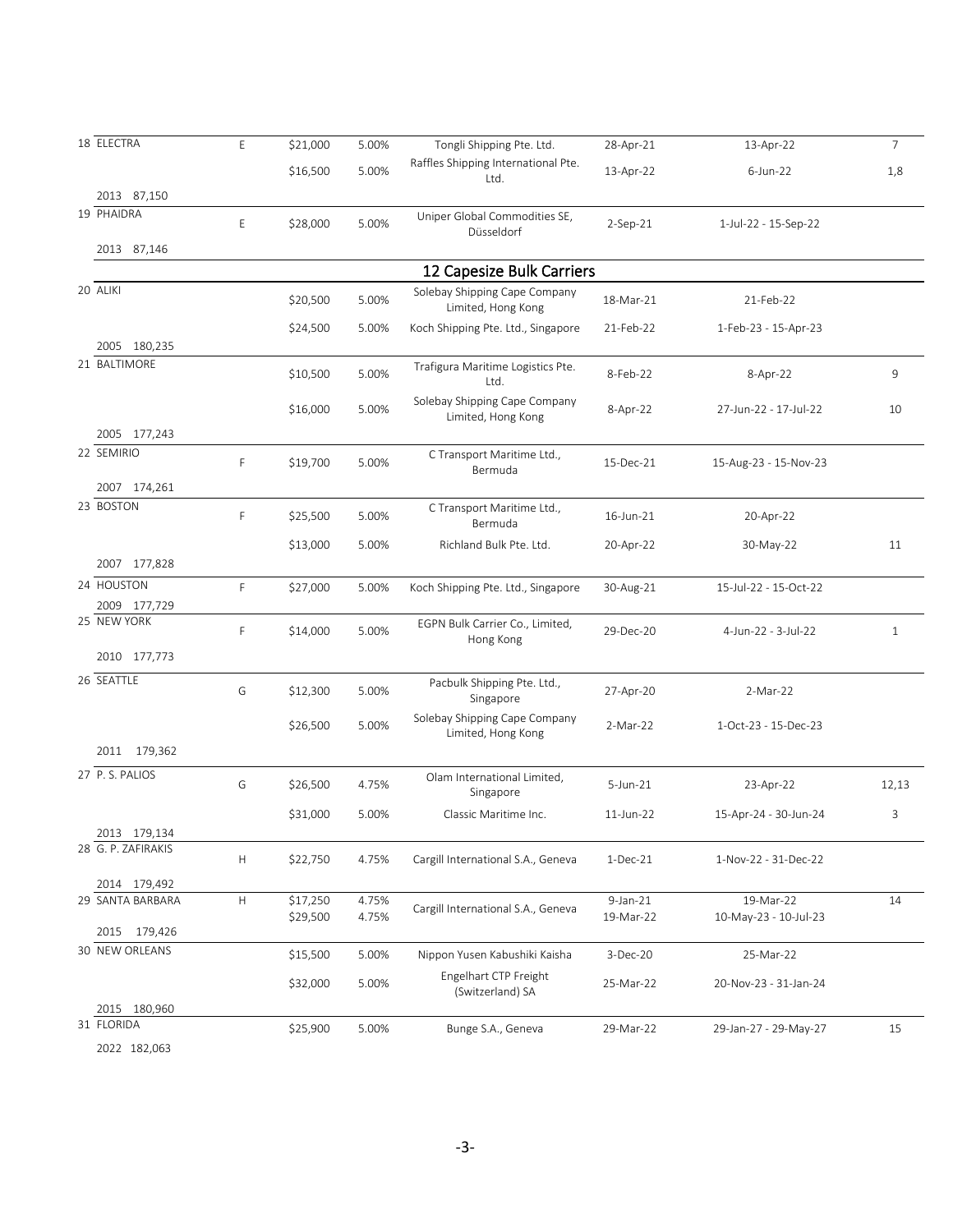| 4 Newcastlemax Bulk Carriers |  |          |       |                                          |             |                       |    |
|------------------------------|--|----------|-------|------------------------------------------|-------------|-----------------------|----|
| 32 LOS ANGELES               |  | \$26,250 | 5.00% | Koch Shipping Pte. Ltd., Singapore       | 30-Jan-22   | 15-Jan-23 - 15-Mar-23 | 16 |
| 206,104<br>2012              |  |          |       |                                          |             |                       |    |
| 33 PHILADELPHIA              |  | \$28,500 | 5.00% | Classic Maritime Inc.                    | 22-Apr-21   | 7-Mar-22              | 17 |
|                              |  | \$26,000 | 5.00% | C Transport Maritime Ltd.,<br>Bermuda    | 12-Apr-22   | 1-Feb-24 - 15-Apr-24  |    |
| 206.040<br>2012              |  |          |       |                                          |             |                       |    |
| 34 SAN FRANCISCO             |  | \$24,700 | 5.00% | Olam International Limited,<br>Singapore | 11-Feb-21   | 18-Feb-22             | 18 |
|                              |  | \$30,500 | 5.00% | Koch Shipping Pte. Ltd., Singapore       | 18-Feb-22   | 1-Mar-23 - 15-May-23  |    |
| 208,006<br>2017              |  |          |       |                                          |             |                       |    |
| 35 NEWPORT NEWS              |  | \$28,000 | 5.00% | Koch Shipping Pte. Ltd., Singapore       | $16-Dec-21$ | 1-Jul-23 - 30-Sep-23  | 19 |
| 2017 208,021                 |  |          |       |                                          |             |                       |    |

\* Each dry bulk carrier is a "sister ship", or closely similar, to other dry bulk carriers that have the same letter.

\*\* Total commission percentage paid to third parties.

\*\*\* In case of newly acquired vessel with time charter attached, this date refers to the expected/actual date of delivery of the vessel to the Company.

\*\*\*\* Range of redelivery dates, with the actual date of redelivery being at the Charterers' option, but subject to the terms, conditions, and exceptions of the particular charterparty.

1Based on latest information.

2Expected redelivery date from the charterers.

3Expected delivery date to the charterers.

4Vessel on scheduled drydocking from December 28, 2021 to January 30, 2022.

5Vessel was delivered to the Company on February 16, 2022.

6Charterers agreed to compensate the owners, for all the days over and above the new maximum redelivery date (January 13, 2022), with hire rate equal to the average of Baltic Panamax 82 Index 5TC weighted time charter average plus 15% or vessel's present Charter Party rate, whichever is higher.

7Charterers agreed to compensate the owners, for all the days over and above the maximum redelivery date (April 10, 2022), with hire rate equal to the average of Baltic Panamax Index 5TC weighted time charter average minus 10% or vessel's present Charter Party rate, whichever is higher.

8For two laden legs of maximum duration up to June 30, 2022.

9Charter included a one time ballast bonus payment of US\$1,000,000.

10Redelivery date based on an estimated time charter trip duration of about 80-100 days.

11Redelivery date based on an estimated time charter trip duration of about 41 days.

12Charterers agreed to compensate the owners, for all the days over and above the maximum redelivery date (April 15, 2022), with hire rate equal to the average of Baltic Cape Index 5TC weighted time charter average plus 10% or vessel's present Charter Party rate, whichever is higher.

13Currently without an active charterparty. Vessel on scheduled drydocking.

14Charterers agreed to compensate the owners, for all the days over and above the maximum redelivery date (March 5, 2022), with hire rate equal to the average of Baltic Cape Index 5TC weighted time charter average plus 23% or vessel's present Charter Party rate, whichever is higher.

15Bareboat chartered-in for a period of ten years at US\$13,500 per day.

16Vessel on scheduled drydocking from December 23, 2021 to January 30, 2022.

17Vessel on scheduled drydocking from March 7, 2022 to April 12, 2022.

18The charter rate was US\$17,750 per day for the first one hundred five (105) days of the charter period.

19Vessel on scheduled drydocking from February 4, 2022 to March 2, 2022.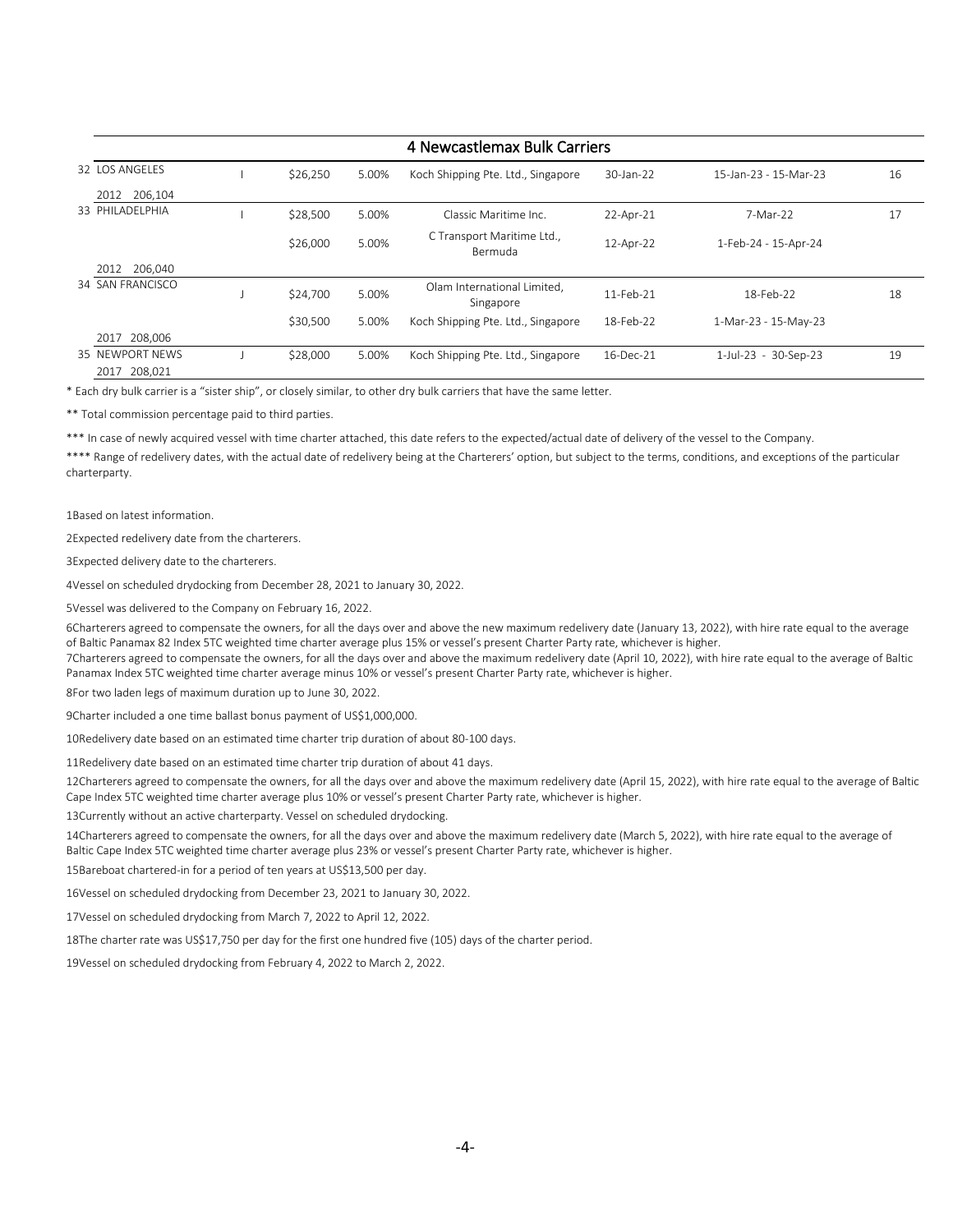#### Summary of Selected Financial & Other Data (unaudited)

|                                                                    | Three months ended March 31, |         |  |
|--------------------------------------------------------------------|------------------------------|---------|--|
|                                                                    | 2022                         | 2021    |  |
| STATEMENT OF OPERATIONS DATA (in thousands of US Dollars)          |                              |         |  |
| Revenues                                                           | \$<br>$65,933$ \$            | 41,051  |  |
| Voyage expenses                                                    | 1,714                        | 1,780   |  |
| Vessel operating expenses                                          | 16,428                       | 18,552  |  |
| Net income/(loss) and Comprehensive Income/(Loss)                  | 26,044                       | (1,295) |  |
| Net Income/(Loss) and Comprehensive Income/(Loss), Attributable to |                              |         |  |
| Common Shareholders                                                | 24,602                       | (2,737) |  |
| <b>FLEET DATA</b>                                                  |                              |         |  |
| Average number of vessels                                          | 33.5                         | 38.2    |  |
| Number of vessels                                                  | 35.0                         | 37.0    |  |
| Weighted average age of vessels                                    | 10.2                         | 10.1    |  |
| Ownership days                                                     | 3,017                        | 3,434   |  |
| Available days                                                     | 2,906                        | 3,434   |  |
| Operating days                                                     | 2,860                        | 3,387   |  |
| Fleet utilization                                                  | 98.4%                        | 98.6%   |  |
| <b>AVERAGE DAILY RESULTS</b>                                       |                              |         |  |
| Time charter equivalent (TCE) rate (1)                             | \$<br>$22,099$ \$            | 11,436  |  |
| Daily vessel operating expenses (2)                                | \$<br>5,445 \$               | 5,402   |  |

#### Non-GAAP Measures

- (1) Time charter equivalent rates, or TCE rates, are defined as our time charter revenues less voyage expenses during a period divided by the number of our available days during the period, which is consistent with industry standards. Voyage expenses include port charges, bunker (fuel) expenses, canal charges and commissions. TCE is a non-GAAP measure. TCE rate is a standard shipping industry performance measure used primarily to compare daily earnings generated by vessels on time charters with daily earnings generated by vessels on voyage charters, because charter hire rates for vessels on voyage charters are generally not expressed in per day amounts while charter hire rates for vessels on time charters are generally expressed in such amounts.
- (2) Daily vessel operating expenses, which include crew wages and related costs, the cost of insurance, expenses relating to repairs and maintenance, the costs of spares and consumable stores, tonnage taxes and other miscellaneous expenses, are calculated by dividing vessel operating expenses by ownership days for the relevant period.

### Conference Call and Webcast Information

The Company's management will conduct a conference call and simultaneous Internet webcast to review these results at 9:00 A.M. (Eastern Time) on Tuesday, May 24, 2022.

Investors may access the webcast by visiting the Company's website at www.dianashippinginc.com, and clicking on the webcast link. An accompanying investor presentation also will be available via the webcast link and on the Company's website. The conference call also may be accessed by telephone by dialing 1-877-407-8291 (for U.S. based callers) or 1-201-689-8345 (for international callers), and asking the operator for the Diana Shipping Inc. conference call.

A replay of the webcast will be available soon after the completion of the call and will be accessible for 30 days on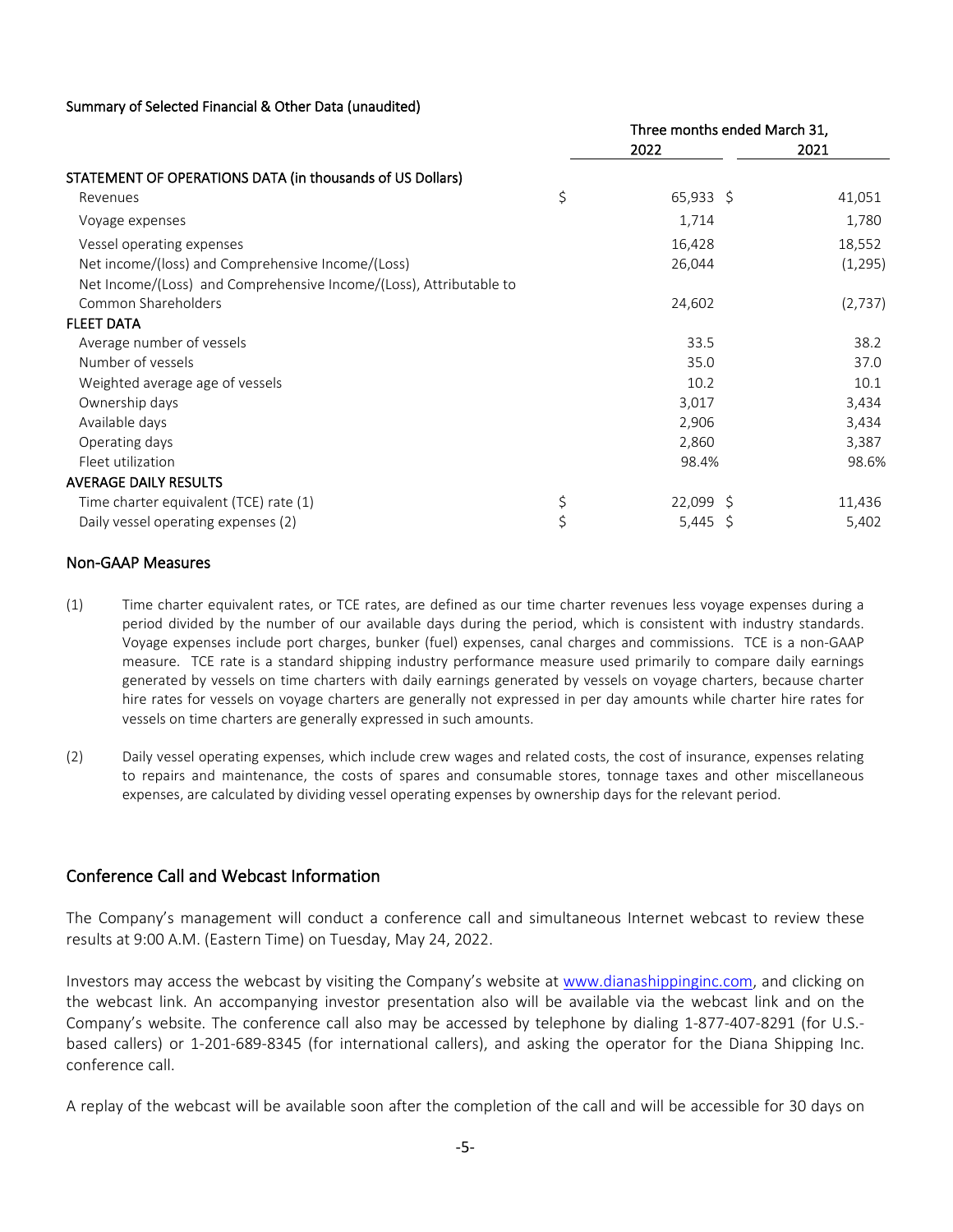www.dianashippinginc.com. A telephone replay also will be available for 30 days by dialing 1-877-660-6853 (for U.S.-based callers) or 1-201-612-7415 (for international callers), and providing the Replay ID number 13729890.

# About the Company

Diana Shipping Inc. is a global provider of shipping transportation services through its ownership and bareboat charter-in of dry bulk vessels. The Company's vessels are employed primarily on medium to long-term time charters and transport a range of dry bulk cargoes, including such commodities as iron ore, coal, grain and other materials along worldwide shipping routes.

# Cautionary Statement Regarding Forward-Looking Statements

Matters discussed in this press release may constitute forward-looking statements. The Private Securities Litigation Reform Act of 1995 provides safe harbor protections for forward-looking statements in order to encourage companies to provide prospective information about their business. Forward-looking statements include statements concerning plans, objectives, goals, strategies, future events or performance, and underlying assumptions and other statements, which are other than statements of historical facts.

The Company desires to take advantage of the safe harbor provisions of the Private Securities Litigation Reform Act of 1995 and is including this cautionary statement in connection with this safe harbor legislation. The words "believe," "anticipate," "intends," "estimate," "forecast," "project," "plan," "potential," "may," "should," "expect," "pending" and similar expressions identify forward-looking statements.

The forward-looking statements in this press release are based upon various assumptions, many of which are based, in turn, upon further assumptions, including without limitation, Company management's examination of historical operating trends, data contained in the Company's records and other data available from third parties. Although the Company believes that these assumptions were reasonable when made, because these assumptions are inherently subject to significant uncertainties and contingencies that are difficult or impossible to predict and are beyond the Company's control, the Company cannot assure you that it will achieve or accomplish these expectations, beliefs or projections.

In addition to these important factors, other important factors that, in the Company's view, could cause actual results to differ materially from those discussed in the forward-looking statements include the severity, magnitude and duration of the COVID-19 pandemic, including impacts of the pandemic and of businesses' and governments' responses to the pandemic on our operations, personnel, and on the demand for seaborne transportation of bulk products; the strength of world economies and currencies, general market conditions, including fluctuations in charter rates and vessel values, changes in demand for dry bulk shipping capacity, changes in the Company's operating expenses, including bunker prices, drydocking and insurance costs, the market for the Company's vessels, availability of financing and refinancing, changes in governmental rules and regulations or actions taken by regulatory authorities, potential liability from pending or future litigation, general domestic and international political conditions, including risks associated with the continuing conflict between Russia and Ukraine and related sanctions, potential disruption of shipping routes due to accidents or political events, vessel breakdowns and instances of off-hires and other factors. Please see the Company's filings with the U.S. Securities and Exchange Commission for a more complete discussion of these and other risks and uncertainties. The Company undertakes no obligation to revise or update any forward-looking statement, or to make any other forward-looking statements, whether as a result of new information, future events or otherwise.

(See financial tables attached)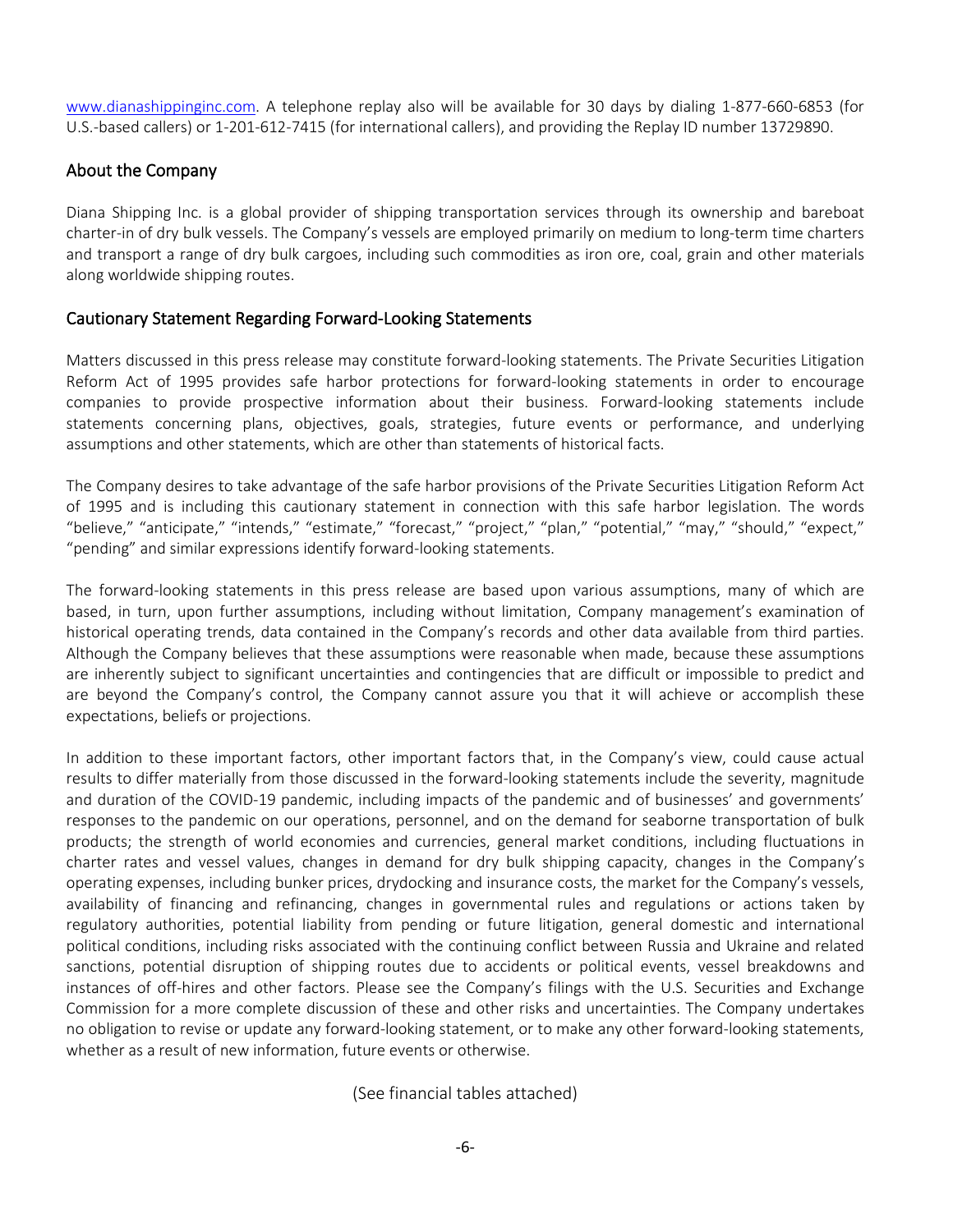### DIANA SHIPPING INC.

### FINANCIAL TABLES

Expressed in thousands of U.S. Dollars, except share and per share data

# UNAUDITED CONSOLIDATED STATEMENTS OF OPERATIONS AND COMPREHENSIVE INCOME/(LOSS)

|                                                                                           | Three months ended March 31, |  |            |
|-------------------------------------------------------------------------------------------|------------------------------|--|------------|
|                                                                                           | 2022                         |  | 2021       |
| <b>REVENUES:</b>                                                                          |                              |  |            |
| Revenues                                                                                  | \$<br>65,933 \$              |  | 41,051     |
| <b>OPERATING EXPENSES</b>                                                                 |                              |  |            |
| Voyage Expenses                                                                           | 1,714                        |  | 1,780      |
| <b>Vessel Operating Expenses</b>                                                          | 16,428                       |  | 18,552     |
| Depreciation and Amortization of Deferred Charges                                         | 9,792                        |  | 10,049     |
| General and Administrative Expenses                                                       | 7,059                        |  | 6,697      |
| Management Fees to Related Party                                                          | 117                          |  | 449        |
| Loss on Sale of Vessels                                                                   |                              |  | 206        |
| Other Operating Income                                                                    | (240)                        |  | (106)      |
| <b>Operating Income, Total</b>                                                            | \$<br>31,063 \$              |  | 3,424      |
| OTHER INCOME / (EXPENSES):                                                                |                              |  |            |
| Interest Expense and Finance Costs                                                        | (5, 222)                     |  | (4,636)    |
| Interest and Other Income                                                                 | 238                          |  | 28         |
| Loss from Equity Method Investments                                                       | (35)                         |  | (111)      |
| <b>Total Other Expenses, Net</b>                                                          | \$<br>$(5,019)$ \$           |  | (4, 719)   |
| Net income/(loss) and Comprehensive Income/(Loss)                                         | \$<br>26,044 \$              |  | (1, 295)   |
| Dividends on series B preferred shares                                                    | (1, 442)                     |  | (1, 442)   |
| Net Income/(Loss) and Comprehensive Income/(Loss),<br>Attributable to Common Shareholders | 24,602                       |  | (2, 737)   |
| Earnings/(Loss) Per Common Share, Basic                                                   | \$<br>$0.32 \div$            |  | (0.03)     |
| Earnings/(Loss) Per Common Share, Diluted                                                 | $0.31 \; \simeq$             |  | (0.03)     |
| Weighted Average Number of Common Shares Outstanding,<br><b>Basic</b>                     | 76,336,785                   |  | 83,572,221 |
| Weighted Average Number of Common Shares Outstanding,<br><b>Diluted</b>                   | 78,786,949                   |  | 83,572,221 |